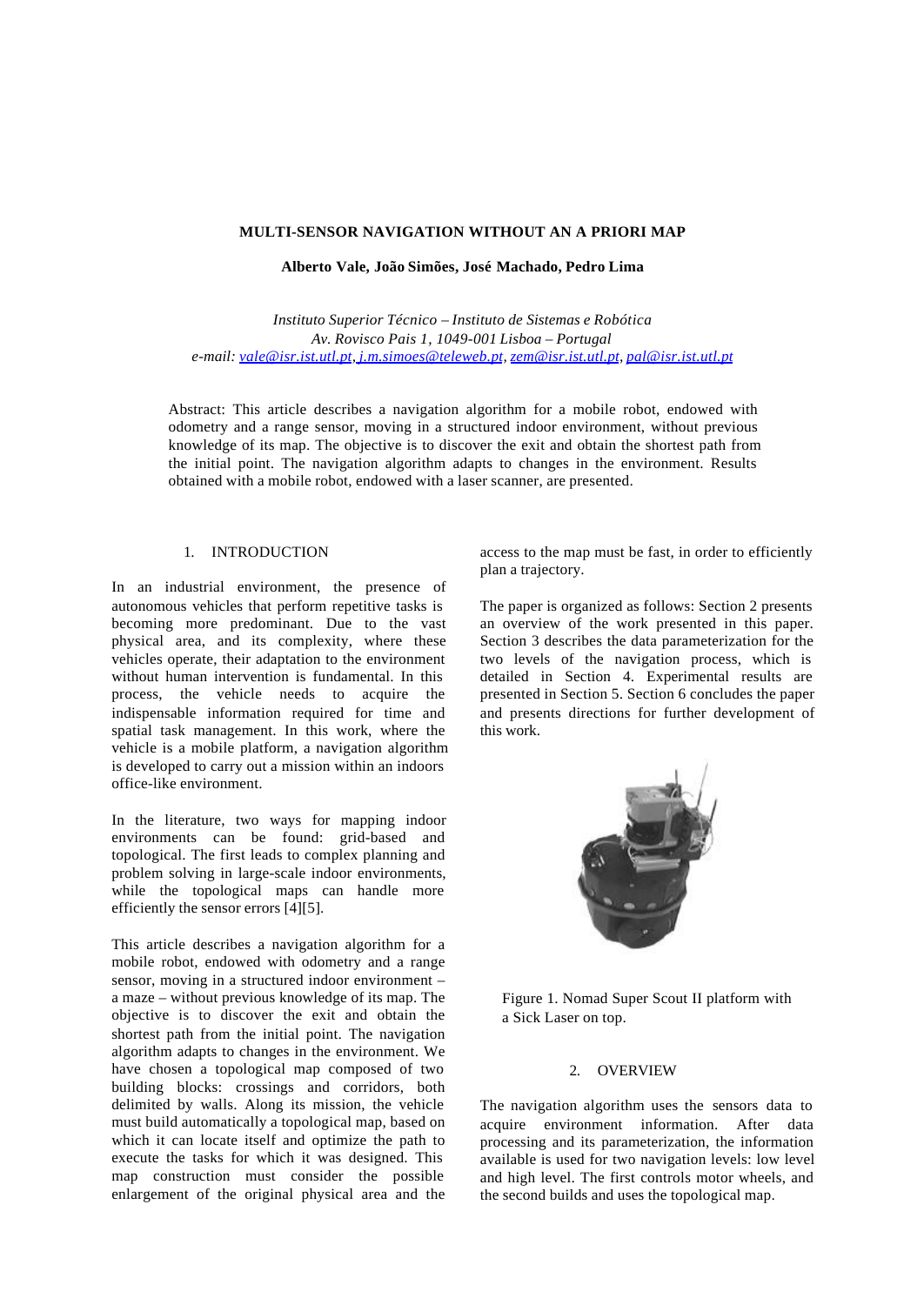The maze is a group of corridors and crossings that will constitute the map. A crossing consists of a location, where the vehicle can change its trajectory. A corridor is the connection between two crossings, always maintaining the same direction. The delimitation is made by walls, with which the vehicle cannot collide. These are perpendicular among themselves.





The first 3 basic patterns on the left of Fig. 2, exemplify crossings in a maze. The fourth patterns represents a corridor. The last one is a special case: a corridor without exit, i.e., a dead end, which is identified as a crossing, where the only hypothesis is to turn backwards. However, the corridors have different widths and different lengths, which implies crossings with different dimensions.

The maze is represented topologically by means of a graph, where the crossings and the corridors correspond to the nodes and the arcs, respectively. Each node contains information on the connected arcs, the number of times that each one was visited and the dimensions of the crossing. The dimensions of the crossings are obtained using the dimensions of the previous and following corridors and the odometry data that is calibrated along the navigation.

The algorithm was tested on a mobile platform Nomad Super Scout II endowed with a Sick Laser, represented in Fig. 1. The vehicle's perception of the environment is obtained through evaluation of the Sick Laser's measurements and odometry [1], as mentioned. The Sick Laser measurements are represented in the  $(x, y)$  coordinate system  $(CS)$ , coupled to the vehicle (Fig. 3). The odometry measurements are relative to the world CS,  $(x_w, y_w)$ , coincident with the CS coupled to the vehicle for the initial posture.



Figure 3. Vehicle CS for a Nomadic Super Scout II (top view ).

The information retrieved by the Sick Laser consists of *N*=360 measurements in polar coordinates,  $(r_i, \mathbf{q}_i)$  $i=1,...,N$ , where  $r_i$  represents the value of the distance to the obstacle according to the direction  $q_i$  that ranges between 0º and 180º, with an increment of 0.5º. The odometry, based in the integration of the angles of each wheel, indicates the pose of the vehicle in the world CS. This information obtained from the sensors is then used to navigate through the maze.

## 3. DATA PARAMETERIZATION

As there is no initial knowledge of the maze where the vehicle will navigate, it is fundamental to select trajectories in order to gather the largest possible amount of information so that it can elaborate the topological representation of the maze. The mobile platform must avoid obstacles and maintain a smooth and centered trajectory both in the corridors and the crossings.

While the exit of the maze has not been reached, the priority options are those that allow discovering new nodes in the map which, regarding the maze, means new corridors and new crossings. When the objective is reached, to return to the starting point, the shortest path in the computed map is selected, which corresponds to the optimal path.

It is useful to point out that, for new paths in the maze, the map is enlarged, as much as the need of reaching new objectives (new points to reach). There are several methods of identifying that the objective was reached, e.g., by the odometry values, or by the recognition of a pre-defined geometric object with the Sick Laser, or by the visualization of a predefined image through a video camera, among others. The several steps taken along the navigation process are illustrated in Fig. 4.

After the acquisition of the Sick Laser's data,  $(r_i, \mathbf{q}_i)$ , the information is processed by filtering the points that are distant from the center of the vehicle of a dynamic value, *d*, proportional to the corridor's width, *w*. There are several corridors in the maze, with different width values, *w*. However it is assumed that each corridor has an approximately constant width, which *w* is determined by (4.5). This fact is due to the diversity of the dimensions of the corridors that constitute the maze. Because of the diffraction limitations of the laser, mainly in corners, it is necessary to apply median filtering. After median filtering, the existing related groups in the data are identified. By related group it is meant a group of points that are not further away from the previous value than a threshold value.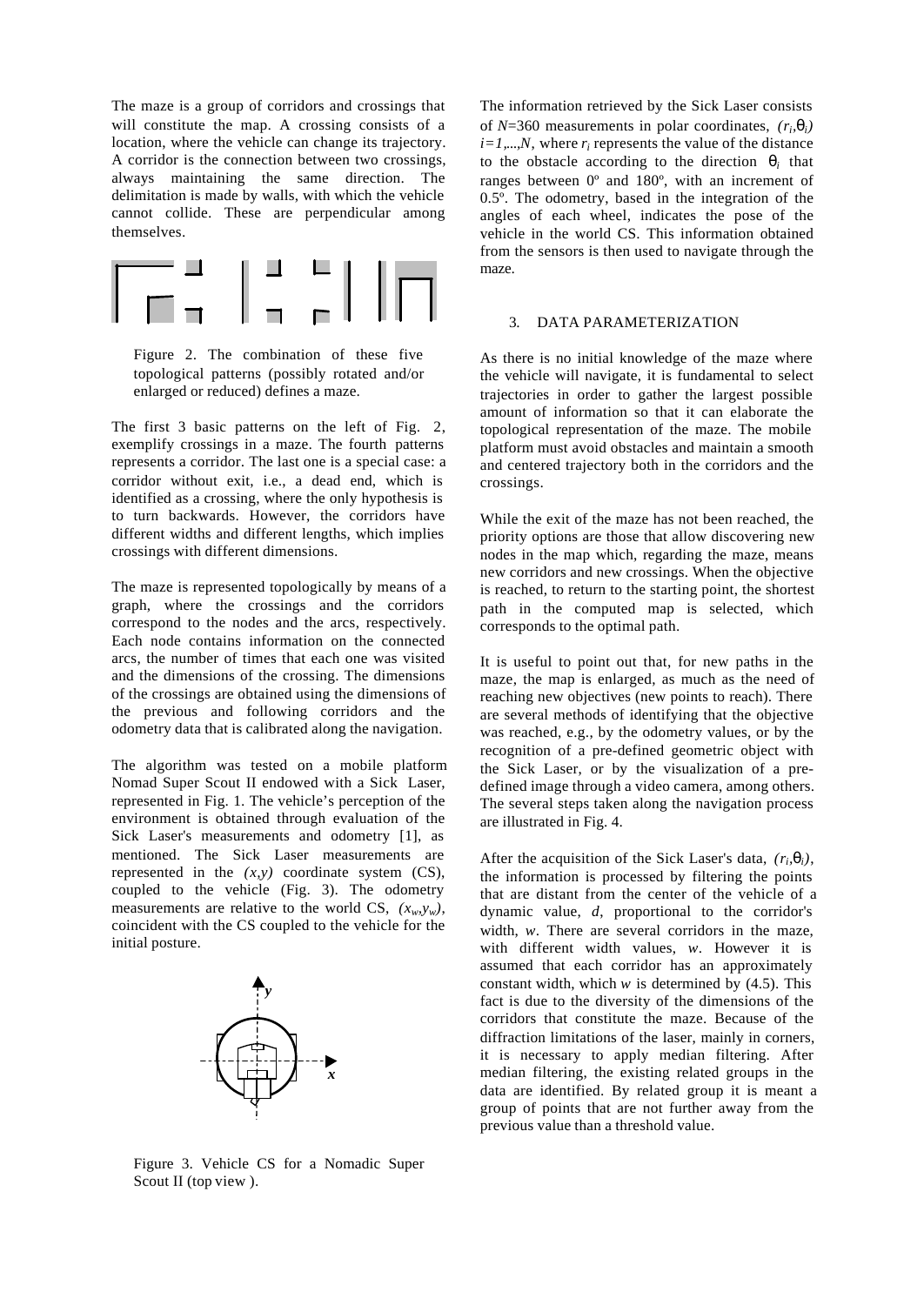

Figure 4. Schematic of the navigation process.

The  $(r_i, \mathbf{q}_i)$  are compared with the previous values, because the points are sorted in increasing order according to the angle. At the end of each iteration, each point is identified as  $(r_i, \mathbf{q}_i, c)$ ,  $i = 1,..., N$ , where  $r_i$ ,  $q_i$  corresponds to the polar coordinates of point *i*, that belongs to group *c*. The number of groups changes between iterations. The  $r_{th}$  and  $q_{th}$  are the threshold values.

As the environment is well structured, composed by corridors and crossings as described previously, each group can be parameterized with one or more straight lines.

$$
e^2 = E[(y - \hat{y})^2]
$$
 (3.1)

The error of a given group with respect to a linear parameterization  $\hat{y} = a \cdot x + b$  is minimized by determining *a* and *b* that minimize the cost function (3.1), where  $(x, y)$  are Cartesian coordinates and  $\hat{y}$  is an estimation of *y*.

$$
\min_{a,b} e^2 \Rightarrow \begin{cases} a = \frac{E[xy] - E[x]E[y]}{E[x^2] - E^2[x]} \\ b = \frac{E[x^2]E[y] - E[xy]E[x]}{E[x^2] - E^2[x]} \end{cases}
$$
(3.2)



Figure 5. Sets constructing.

Due to the positioning of the maze walls and the chosen CS, the algorithm expects to detect almost horizontal straight lines, where the absolute value of *b* is very high, and vertical straight lines, where the slope, *a*, reaches high values. Due to this situation, straight lines are defined *(j,b)*, which satisfy the parametric equation  $(3.3)$ , where *j* is the angle between the straight line and the *y*-axis.

$$
x \cdot \cos(j) + y \cdot \sin(j) = b \tag{3.3}
$$

However, it is not guaranteed that the parameterization of each group is achieved with a single straight line [3], in order to assure that the error value is less than a threshold value. If this happens, the maximum possible number of consecutive points is parameterized with only one straight line (until the error value is less than a threshold). The same procedure is followed for the remaining points of the same group. The number of straight lines is increased until the group is completely parameterized (see Fig. 6). If each straight line is valid for only two points of this set, which means too many straight lines, then this iteration is ignored because the measures were inaccurate. Besides the values  $(j, b)$ , other parameters are necessary to define the straight line,  $r_k$ , the limits between which the straight line is valid,  $x_{inf}$ ,  $y_{inf}$ ,  $x_{sup}$ and *ysup*, and the set *c* it belongs to:

$$
r_k = (\mathbf{j} \cdot \mathbf{b}, x_{\text{inf}}, y_{\text{inf}}, x_{\text{sup}}, y_{\text{sup}}, c)
$$
 (3.4)

At each iteration there exists a variable number of groups and all this information is parameterized by seven parameters times the number of straight lines.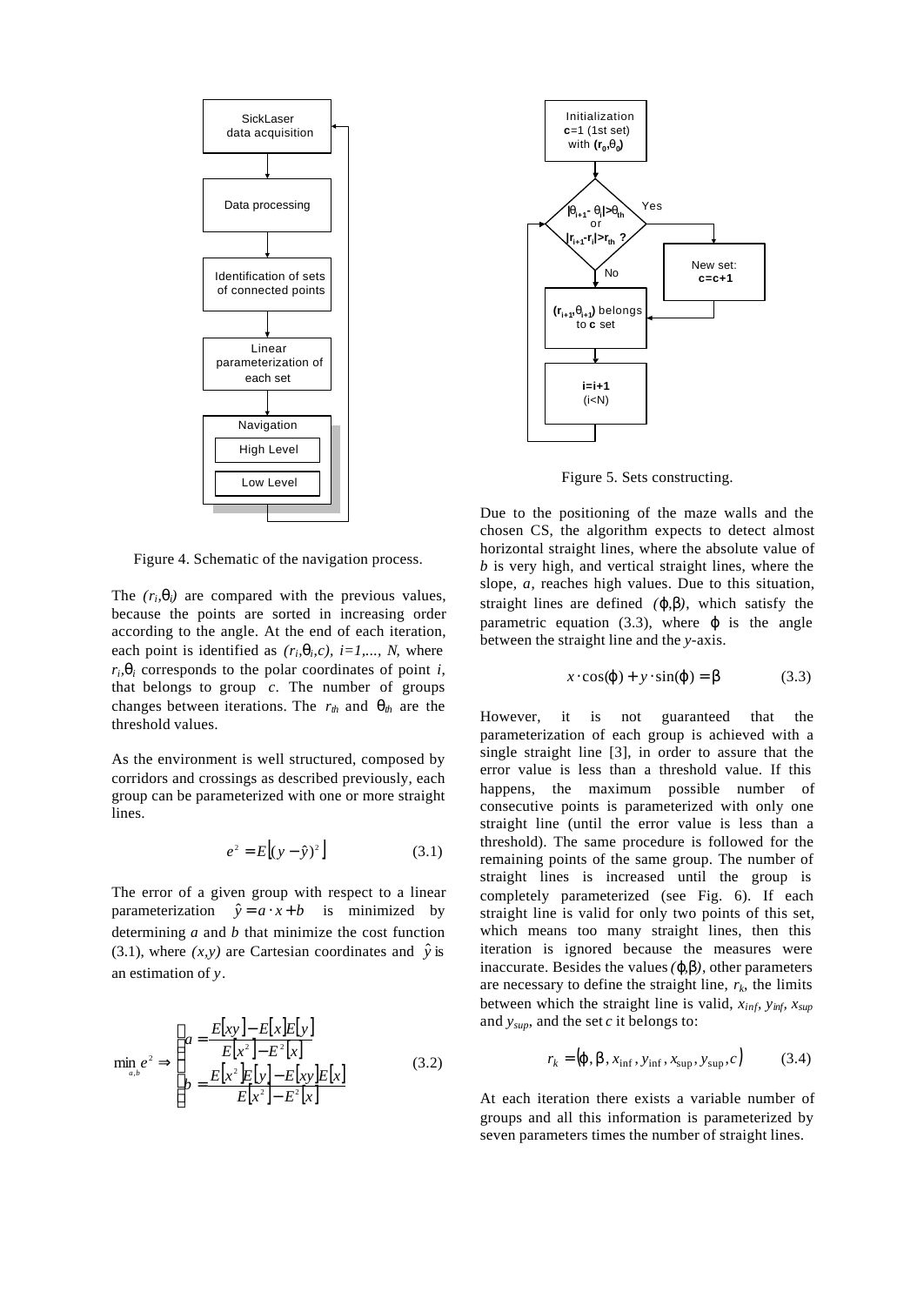

Figure 6. Linear parameterization of each set.

## 4. NAVIGATION

Data parameterization is used for navigation. It is necessary to elaborate trajectories and to build the map of the maze. There are two navigation levels: low level and high level. Low level navigation corresponds to the determination of the pose *(x,y,q)*, in order to accomplish trajectories that are equidistant to the maze walls, with the desired orientation. High level navigation consists of the elaboration of the graph map, as a topological maze representation. It also optimizes the path with all the information obtained so far, in order to reach the intended objective.

#### *4.1 Low level navigation*

Based on the previously computed parameterization, it is possible to calculate the angular error,  $q_e$ , that corresponds to the angle between the *y*-axis of the referential coupled to the vehicle and the corridor's walls, as well as the error distance, *d<sup>e</sup>* , between the center of the vehicle and the middle of corridor, measured perpendicular to the walls. The value *w* defines the corridor with, measured perpendicular to the walls. As shown in the Fig. 7, the controller uses those values to calculate the velocity reference that will be applied to the wheel velocity controllers.



Figure 7. Schematic of parameterization vs. control.

Based on the CS coupled to the vehicle and due to the maze structured environment, the resulting straight lines of the parameterization could only be

vertical or horizontal. Knowing the slope of the straight lines (defined by  $j$ , see (3.3) ) it is possible to calculate the orientation error of the vehicle. Thus, straight lines that have  $|j|$  <45°, are considered vertical straight lines, otherwise, they are horizontal.



Figure 8. Typical situation, where the visualization range shows two sets: the first (on the left of the platform) with straight lines *a* and *b,* and the second set (on the right) with a single straight line *c* as a result of parameterization.

As a result of the parameterization we have two groups, the first composed of straight lines *a* and *b*, and the second with a single straight line *c*, see Fig. 8. While the straight lines *b* and *c* are considered vertical, *a* is horizontal. In Fig. 8, the effect of the occlusion in the group to the right of the vehicle is noticeable.

To calculate the orientation error of the vehicle, *q<sup>e</sup>* , the weighted average of the slope of the vertical straight lines and the slope of the horizontal straight lines is used. Regarding vertical straight lines:

$$
\mathbf{q}_{mean}^{v} = \frac{\sum_{i}^{R_V} N_i \mathbf{j}_{i}}{\sum_{i}^{R_V} N_i + \sum_{j}^{R_H} M_{j}}
$$
(4.1)

where  $R_v$  corresponds to the number of vertical straight lines of all groups,  $N_i$ , the number of points that constitutes the straight line *i* (obtained using the variables  $x_{\text{inf}}$ ,  $y_{\text{inf}}$ ,  $x_{\text{sup}}$  and  $y_{\text{sup}}$ , of (3.4) ) and  $\mathbf{j}_i$ , the slope of vertical straight line *i*. A similar procedure is applied to the horizontal straight lines. However, we must subtract 90º to the slope of the straight lines, because these are considered horizontal:

$$
\mathbf{q}_{mean}^{h} = \frac{\sum_{i}^{R_H} M_i (\mathbf{j}_i - 90^{\circ})}{\sum_{i}^{R_V} N_i + \sum_{j}^{R_H} M_j}
$$
(4.2)

The value of orientation error,  $q_e$ , is calculated by means of the weighted sum of  $q_{mean}^v$  and  $q_{mean}^h$ :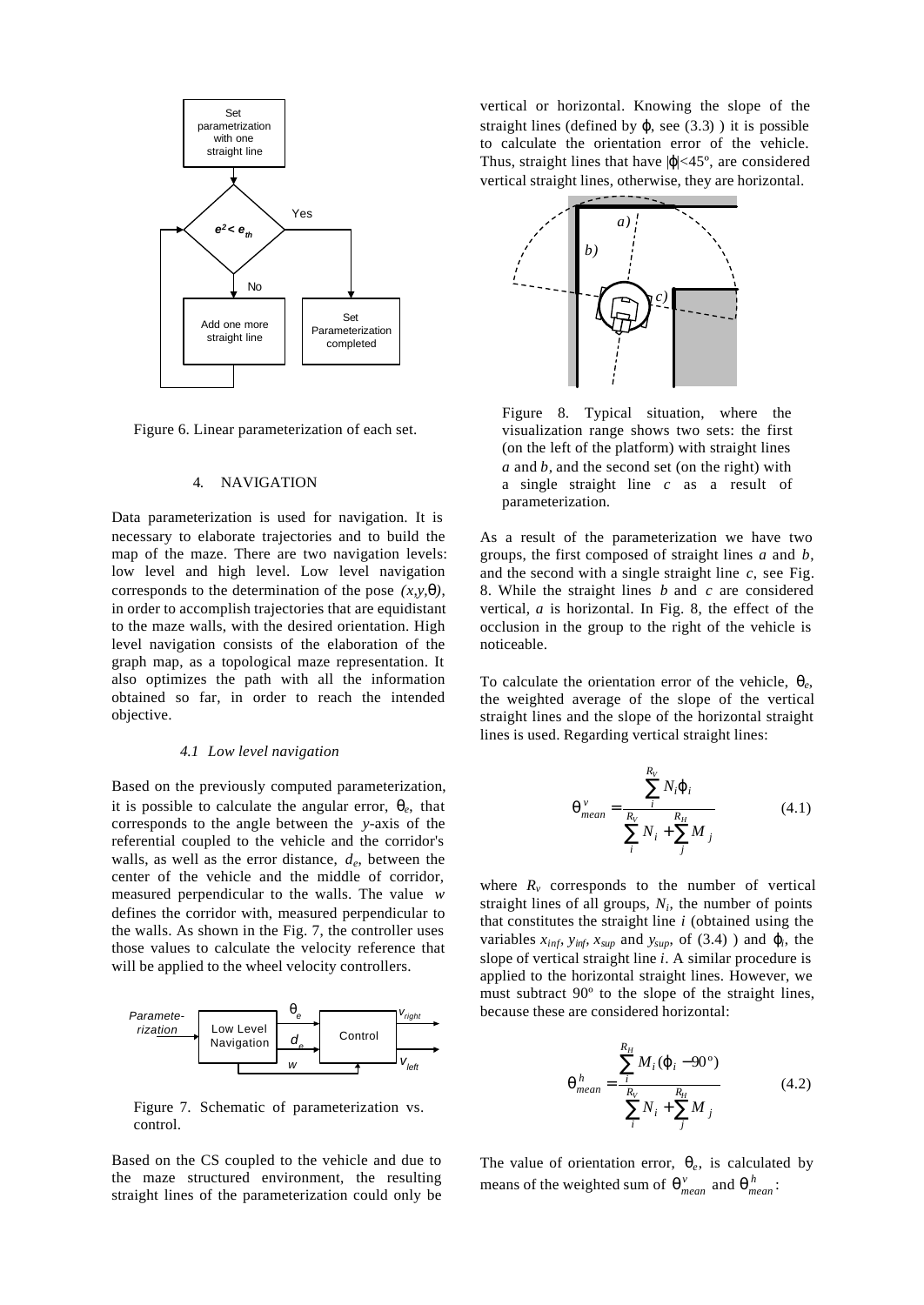$$
\boldsymbol{q}_e = \boldsymbol{q}^{\nu}_{mean} + \boldsymbol{q}^h_{mean} \tag{4.3}
$$

The distance error between the vehicle and the corridor's center,  $d_e$ , is the result of the sum of the distances, between the center of the referential coupled to the vehicle and the intersection of the vertical straight lines with the *x*-axis:

$$
d_e = \frac{1/2}{R_{V, b>0}} \cdot \sum_{\substack{i \\ b_i>0}}^{\frac{R_V}{2}} \frac{b_i}{\cos(j_i)} + \frac{1/2}{R_{V, b<0}} \cdot \sum_{\substack{i \\ b_i<0}}^{\frac{R_V}{2}} \frac{b_i}{\cos(j_i)}
$$
(4.4)

The parameter  $R_{V, \beta > 0}$  indicates the number of vertical straight lines, where  $\boldsymbol{b}_i$  is positive, while  $R_{V, b \le 0}$  indicates the straight lines number with negative *b<sup>i</sup>* . Fig. 9 illustrates the orientation and distance errors with respect to the corridor's walls. Although the examples present the errors separately, they always exist together.



Figure 9. Example of orientation error (left) and distance error (right).

The calculation of the corridor's width is obtained using the straight lines that are considered vertical and the intersection of these with the *x*-axis of the CS coupled to the vehicle:

$$
w = \frac{1}{R_{V, b>0}} \cdot \sum_{i}^{R_{V}} \frac{b_{i}}{\cos(j_{i})} - \frac{1}{R_{V, b>0}} \cdot \sum_{i}^{R_{V}} \frac{b_{i}}{\cos(j_{i})}
$$
(4.5)

The controller is designed based on functions that depend on parameters  $d_e$  and  $\boldsymbol{q}_e$ :  $f(d_e)$  and  $g(\boldsymbol{q}_e)$  [2]. The maximum value of orientation error, is 45º (due to the definition of vertical straight lines; see Section 4.1), while  $d_{e_{\text{max}}}$  corresponds to half of the corridor's width, *w/2*, minus the half diameter of the vehicle. When the absolute value of *d<sup>e</sup>* approaches the limit, it is necessary to correct that value, whatever the value of  $q_e$  will be. Function  $qd_e$ , defined by (4.6) is used to scale  $g(\boldsymbol{q}_e)$ :

$$
\boldsymbol{g}(d_e) = \left(1 - \frac{|d_e|}{d_{e_{\text{max}}}}\right) \tag{4.6}
$$

Functions  $f(d_e)$  and  $g(q_e)$  are proportional to  $d_e$  and  $q_e$ respectively. In the crossings the function  $f(d_e)$  is not used, because  $d_e$  cannot be calculated (4.4). When the platform enters the crossing, in the first iterations, the *qe* signal is changed and its value is increased by a positive or negative offset, to make the controller unstable. The proportional gain constants for the controller were obtained experimentally.

Odometry calibration is essential for platform navigation, because the center of the crossings is obtained by odometry. The values are calibrated using the following equations:

$$
x_{i} = x_{i-1} \pm ||(x_{i}, y_{i}) - (x_{i-1}, y_{i-1})|| \cdot \sin(\pmb{q}_{e})
$$
  

$$
y_{i} = c_{\text{corridor}} \pm d_{e}
$$
 (4.7)

where *i* and *i-1* are consecutive iterations and *ccorridor* corresponds to the entrance of the previous crossing, given by the odometry, plus  $w/2$ . The signal  $\pm$ corresponds to "+" for  $0^{\circ}$  orientation and "-" for  $180^{\circ}$ orientation. For other orientation cases, the variables *x* and *y* are exchanged in (4.7).

## *4.2 High level navigation*

At this point, besides parameterization, we also know error values  $d_e$  and  $\boldsymbol{q}_e$ . In this navigation level it is necessary to identify if the vehicle is either located in a crossing or in a corridor. It is also necessary to build the topological map and analyze all the information in order to make the right decision on the path to take.

If the positioning and the limits between which the straight lines are valid, that will allow either corridor or crossing identification. If the vehicle is located in a corridor, with error values below the defined limits, it is expected to perceive two groups, each with a straight line. Only the visible area allowed by the algorithm limits each one of those straight lines. When the upper limit of the straight lines begins to be inferior to the value imposed by the area allowed by the algorithm, the credibility of a crossing begins to increase. This credibility factor releases the algorithm of unsuccessful iterations. When the number of points of each straight line is less than a threshold value, it is considered that the vehicle is located in a crossing. The number of groups is analyzed, as well as the number of straight lines at each one, to evaluate the possible exits of the crossing. In the example shown in Fig. 8, the vehicle is about to enter a crossing, constituted by two groups. The first is defined by straight lines *a* and *b*, and due to the continuity between the straight lines and the positioning, indicates the inexistence of any exit for the left or in front. The second group displays a greater separation with respect to the previous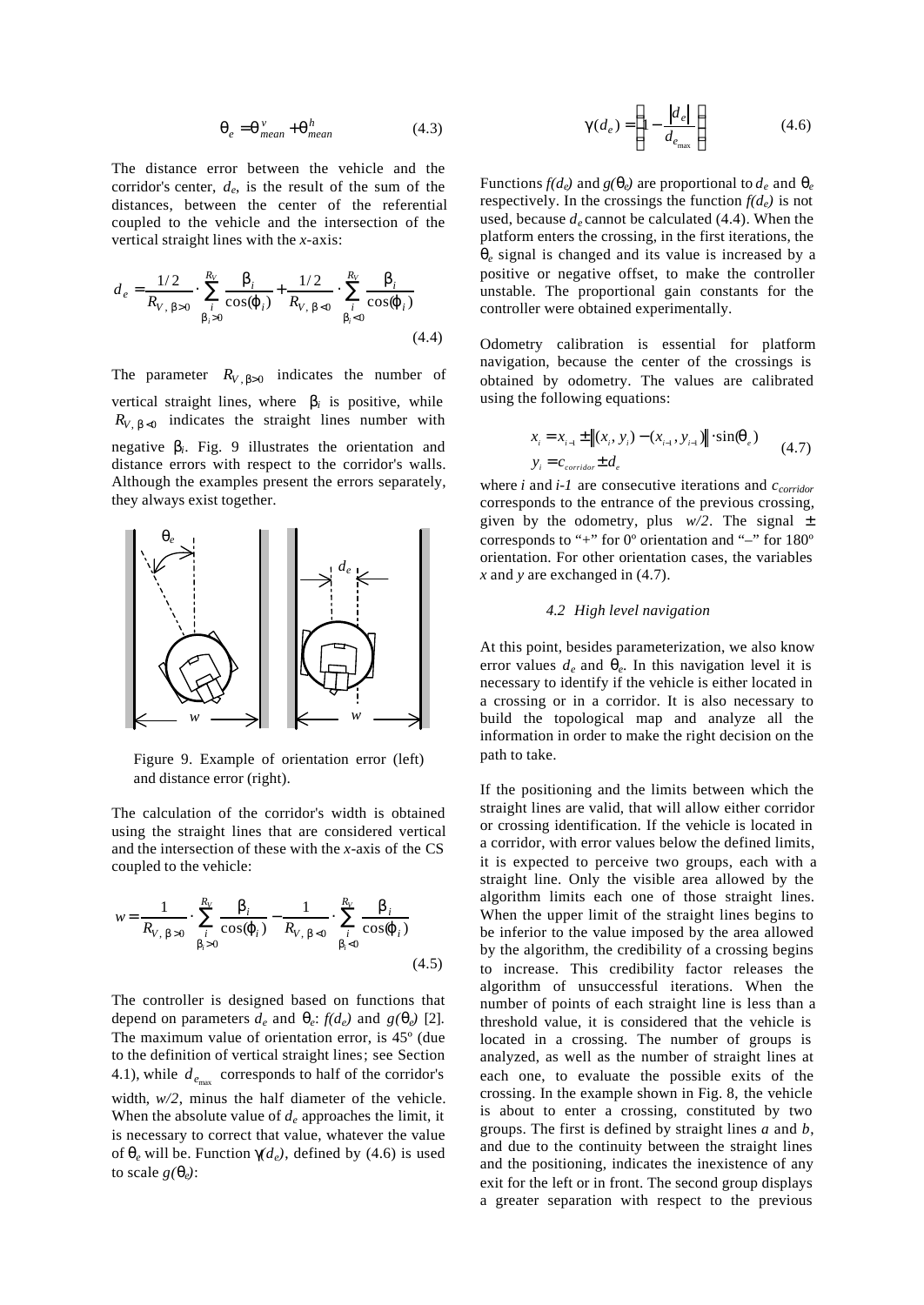group, which means an exit for the right. The algorithm just considers an exit, when the distance between two groups is more than the diameter of the vehicle.

Nodes and arcs constitute the topological map as it was already referred in section 2. A node is associated to each crossing, identified as node *k*, containing the following information: the physical dimensions of the crossing contained in the vector  $\overline{v}$ , the number of times that each arc was visited  $\bar{t}$  and vector  $\overline{b}$  with the possible directions that the vehicle can take:

$$
n_k = (\bar{v}_k, \bar{t}_k, \bar{b}_k) \quad k = 1, 2, 3, .... \tag{4.8}
$$

The physical dimensions of the crossing  $\overline{v}$ , are defined relative to its center, width and length. Vector  $\overline{b}$  identifies the arcs of each node. In positions *0, 1, 2* and *3* of this vector we define the arcs for the left, front, right and back respectively in relation to the world CS (coincident with the referential coupled to the vehicle at initialization). Whenever a node is created, the existent arcs in that crossing are identified and the respective positions of vector  $\overline{b}$  are initialized to  $\theta$  (zero). The remaining positions are initialized with value –1 (or NULL). Knowing the branch that links to the previous node, the corresponding position of vector  $\overline{b}$  is refreshed with the number of that node.

The graph is built based on this procedure. Once located in the crossing, before a node is created, the position of the vehicle is verified in the world CS and the existence of the node is sought in the graph map. In case it doesn't exist, this fact leads to the creation of the node, just as it was explained in the previous paragraph. Afterwards, based in the existent arcs in that node, a decision must be made. If the path to the objective is still not known, it prevails the mission "to conquer", that is, to search for crossings still not visited, or that have been traveled the smallest possible number of times. This is how an enlargement of the map is achieved.

$$
out(nk) = minti (branch(nk))
$$
 (4.9)

While the objective has not been reached, the process repeats itself iteratively. Once its mission is accomplished, the vehicle will have to return to the starting point, or otherwise, it will be assigned a new objective. If, through the built map, it succeeds to reach the objective, it will optimize the path according to the traveled distance. The *A\** algorithm is used in the search of the optimal path between two nodes in the built map.

## 5. EXPERIMENTAL RESULTS

The vehicle used is a Nomad Super Scout II (see Fig. 1) a non-holonomic mobile unit with two motordriven wheels. It includes a Pentium 233 MHz with 64 MB and odometry sensors. It also incorporates on the top of the vehicle a Sick Laser with a 180º scan angle (0.5º precision) and communicates with the computer through the serial port, using the RS232 communication protocol, at a speed of 38.4 kbps.

The low level navigation was initially tested in a corridor (see Fig. 10). As shown in Fig. 9, in the first test the platform begins with an orientation error, while in the second, with a distance error. In this case, the platform's orientation is parallel to the walls. The length of the corridor is about 1.5 meters. The platform corrects the distance error faster, which is also important to correct the orientation error. This is due to the distance error created when the platform moves, trying to correct the orientation.

The real situation of Fig. 8 is shown in Fig. 11. The platform changes its direction smoothly in the crossing. The small oscillation is due to errors in the laser measurements. However it is not perceptible on the platform motion, due to the reduced vehicle acceleration.



Figure 10. Example of navigation through a corridor starting with orientation error (left) and distance error (right).



Figure 11. Navigation through a crossing.

After these low level navigation tests, a maze was built as shown in Fig. 12 and Fig. 13. The maze dimensions are  $7 \times 4$  meters. There is no exit in the maze to visit all the corridors and crossings and to test the algorithm when a crossing is often visited. In